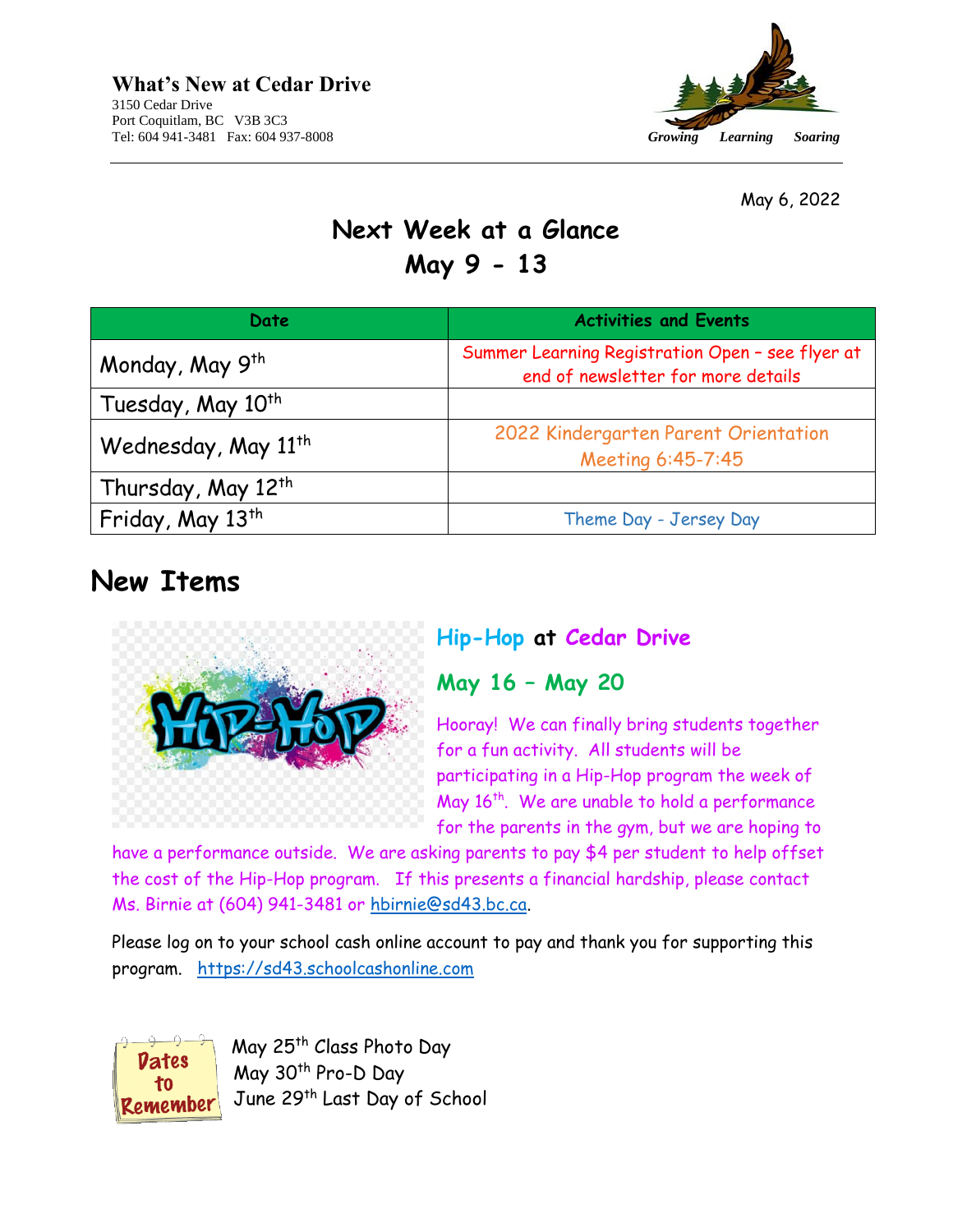### Jersey Day - May 13th



This month our theme day is JERSEY DAY!!! Wear your favorite jersey on Friday. We look forward to seeing all the different ones.





# **Jump Rope for Heart**

We would like to acknowledge the following students on their amazing fundraising efforts, raising a combined total of **\$4,914!**

#### **Avery Last raised over \$2,000 and was the top fundraiser!!!!**

**Thank you to all the students who participated, and we hope your children had fun skipping at school.**

- **Kenndy Metcalfe**
- **Tate Smalley**
- **Ty Ramsey**
- **Daniel Leadbeater**
- **Kira Alexander**
- **Samantha Lohm**
- **Ella Callarec**
- **Zoe Bhauruth**
- **Ryan Bhauruth**
- **Madeline Strikaitis**
- **Jasmine Lu**
- **Linkin McIntosh**
- **Sophie O'Hara**
- **Carter Ward**
- **Greyson Ward**
- **Sophia Vo**
- **Connor Wurster**
- **Kenzie Wurster**
- **Quinn Wurster**



# **Messages from the PAC and Grade 5 Committee**



### PAC elections

Earlier this week Mrs. MacDonald sent out an email with a PAC newsletter and election information. All parents and caregivers are welcome to join. Please have nominations in to the office by May 13th. If you have any questions, please email [cedardrivepac@gmail.com](mailto:cedardrivepac@gmail.com)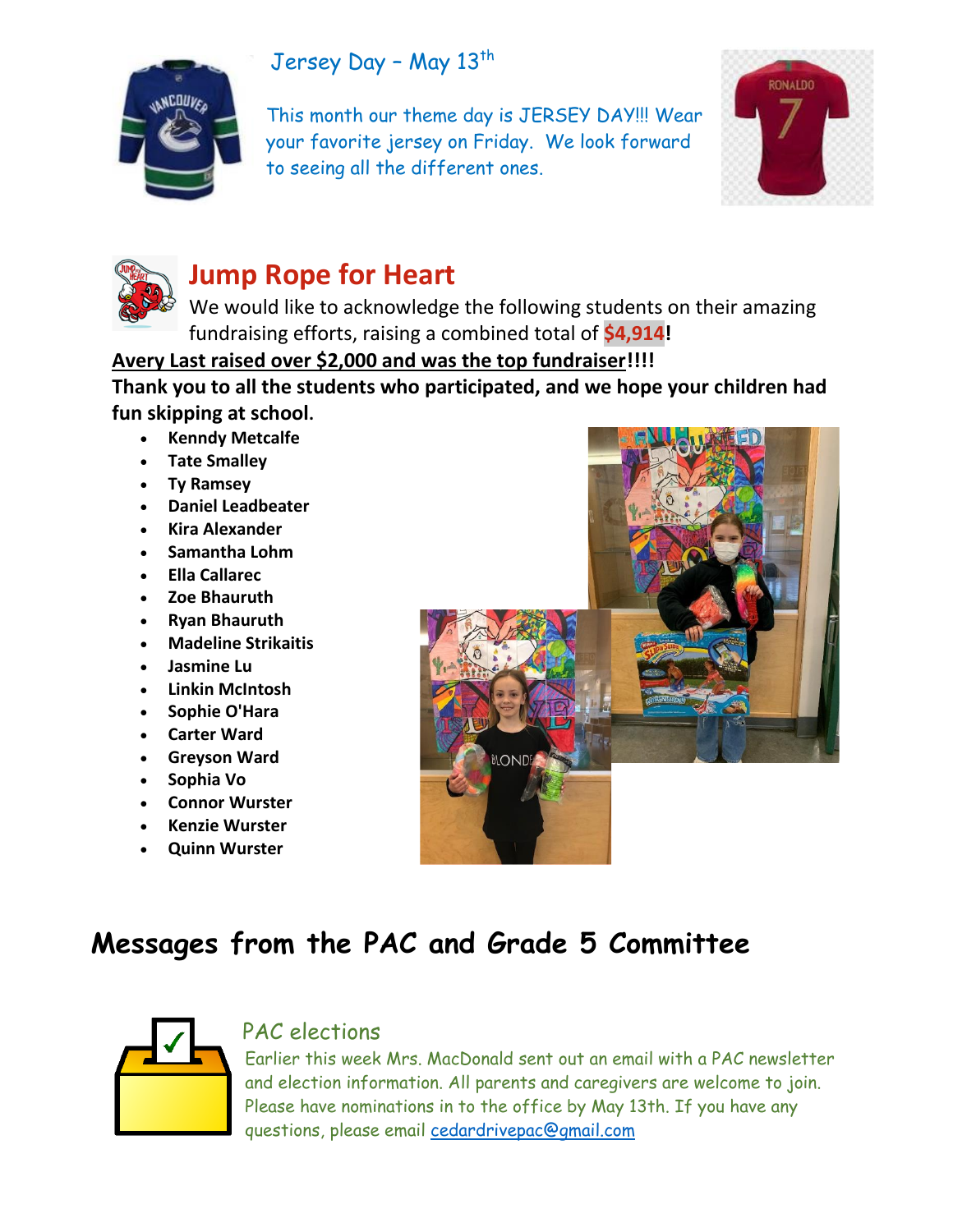

## Staff Appreciation

Reminder that we're celebrating staff appreciation next week. We've attached the colouring sheet again to this week's newsletter as we haven't received many back. Please return sheets to the office by end of day Monday. We'll print some copies too for pick up

if needed. You're also welcome to drop off individually wrapped treats the week of May 9th, if you'd like to show some extra love.



### Save the Date – Sat June 18

We are so excited to hold a community event for the first time in two years! Save the date Saturday, June 18th 4:00-7:00 for a super fun Cedar Drive picnic. More details soon.



#### Congratulations

Jodie Close-Henzel is the winner of our Tru Earth contest. We'll contact you for prize pick up.

### Have a wonderful weekend!